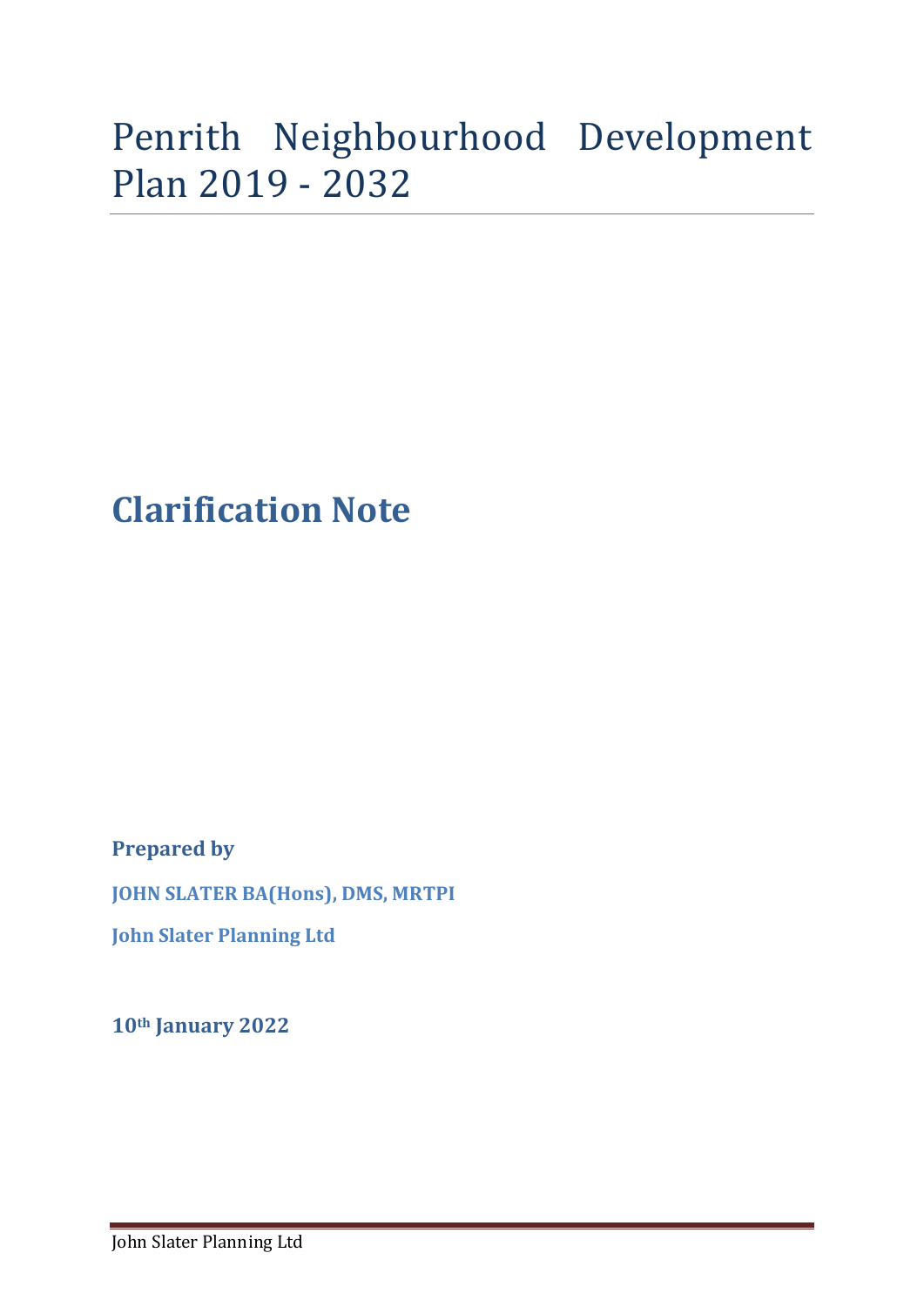- 1. On 14th December 2021, I issued the Beacon Hill Consultation Note wherein I sought views on a proposed policy covering Beacon Hill.
- 2. The Town Council's Legal Officer has asked for clarification as to, by what powers, I could introduce a new policy into the neighbourhood plan.
- 3. The position is that paragraph 10 of Schedule 4B of the Town and Country Planning Act 1990 requires me, as examiner, to make recommendations in my report. Such recommendations include any modifications required to enable me to recommend whether the plan is modified and then be submitted to referendum.
- 4. The circumstances wherein the examiner can make recommendations, includes any modifications needed to ensure the neighbourhood plan / development order meets the basic conditions, mentioned in paragraph 8(2). Note - Reference to neighbourhood development orders applies to neighbourhood development plans by virtue of Section 38C (5) of the Planning and Compulsory Purchase Act 2004.
- 5. The Act does not limit whether a recommended modification to the plan needed to meet basic conditions, has to be via an amendment to a proposed policy, or the deletion of a policy or indeed the insertion of a new replacement policy. My examination report will be concluding that Policies 8 and 9 of the neighbourhood plan, covering local green space and other open spaces, do not meet basic conditions as the criteria for their designation has not had regard to Secretary of State policy and advice, which is one of the basic conditions. I will be fully setting out my rationale for this conclusion in the relevant section of my final report and I am not inviting any representations on that particular topic.
- 6. As I explained in my Post Hearing Note, I had at an early stage, concluded that Penrith Beacon could not be designated as a local green space in its own right, as it constituted an extensive area of land. At the hearing, I heard compelling representations stressing the value placed upon The Beacon by the local community. Also, I representations from the landowner as to its limited commercial aspirations for the use of some of the land at The Beacon, which could be argued would be in accordance with local plan policy.
- 7. As parties will be aware I had hoped that the Parish Council and the landowners would have been able to come up with a mutually agreeable policy, which I could be asked to make as a recommendation to include in my report. It has not been possible to reach agreement and I received proposals for a new policy, put forward by the Town Council and also on behalf of Lowther Estates, the landowners, neither of which I am minded to support to the reason set out in my draft report extract.
- 8. I am confident that it is within my jurisdiction, as examiner, to propose a modification to the neighbourhood plan that seeks to offer a degree of protection to The Beacon which the Town Council had sought initially, through its proposed designation as local green space, but without resulting in a policy which would not be in accordance with Policy EC4 of the Eden Local Plan. This, I believe, constitutes an appropriate modification of the submitted neighbourhood plan as it is based on evidence set out in the plan, and an aspiration set out in a policy, which I have had to reject as it did not